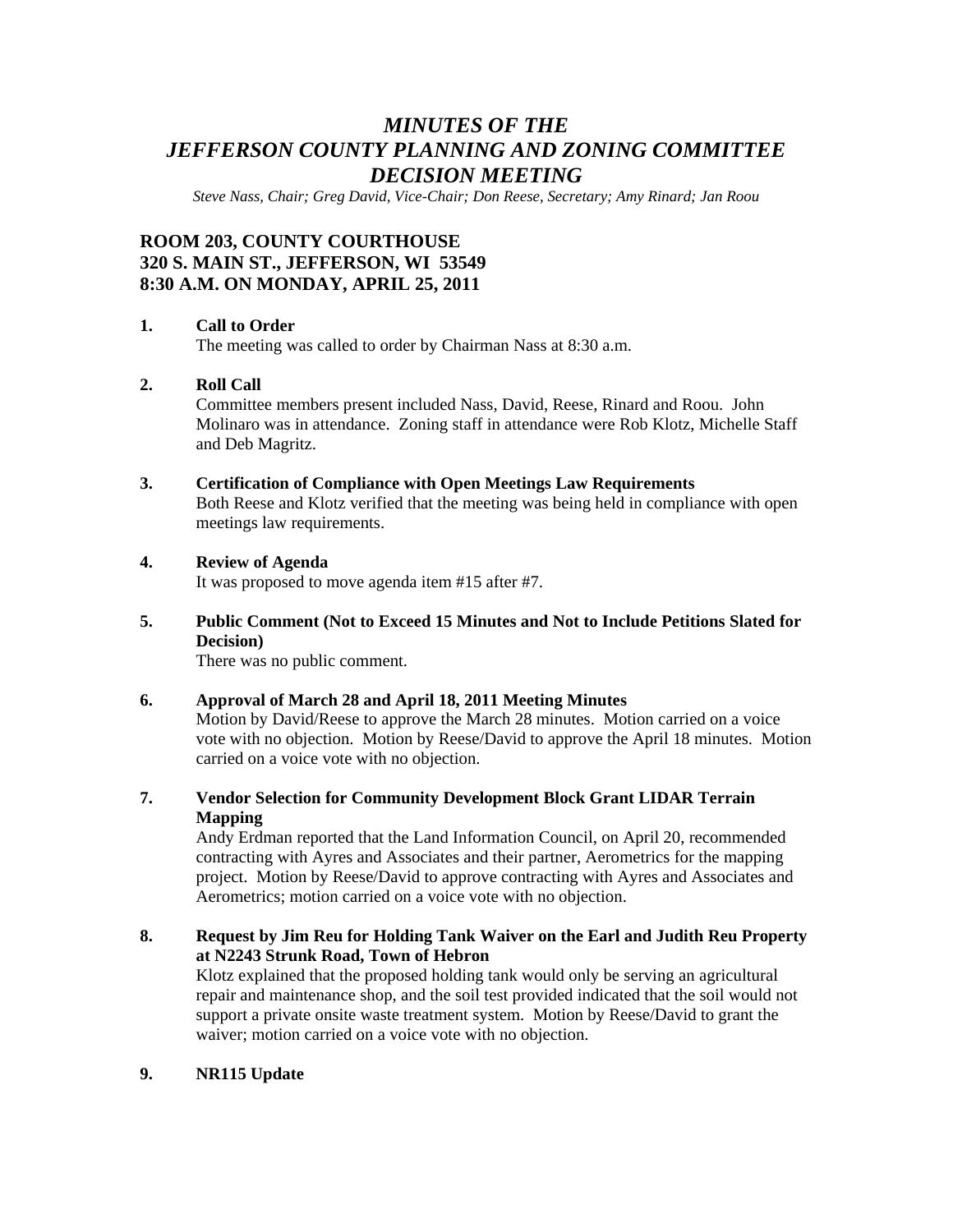Klotz noted that we have until  $2/1/12$  to change our ordinance to accommodate the rewrite of NR115, and explained anticipated delay of adoption. Staff explained some proposed DNR changes.

### **10. Wind Energy Update**

Klotz and Staff explained that currently, we either just issue a land use permit for single tower residential use or go through a conditional use for larger operations.

## **11. Budget Update**

Klotz handed out the monthly budget report and explained.

## **12. Draft Agricultural Preservation and Land Use Plan and Zoning Ordinance Review and Recommendation to County Board and DATCP**

Klotz distributed a letter he received from Supervisor Mike Burow. The consensus of the Committee was to have Klotz respond to Burow and either answer his questions by phone or invite Burow to come in to have his questions and concerns addressed.

## **13. Discussion and Action on Resolution to Recommend Forwarding the Draft Agricultural Preservation and Land Use Plan and Zoning Ordinance to County Board and to DATCP**

Klotz explained and noted that County Board will still have a final review later in the year. Motion by Reese/Rinard to approve the resolution and forward it to County Board. Motion carried on a voice vote with no objection.

## **14. Discuss, Act and Forward to County Board a Resolution Supporting the State PACE Program**

A resolution prepared by Rock County and modified to reflect Jefferson County information was distributed to Committee members. Motion by Reese/Rinard to approve the resolution as modified and forward it to County Board. Motion carried on a voice vote with no objection.

## *PLEASE SEE INDIVIDUAL FILES FOR A COMPLETE RECORD OF THE FOLLOWING DECISIONS:*

## **15. Request for Reconsideration of Petition 3506A-11 for Tim Steinbach, Town of Watertown**

Klotz distributed a letter from Mr. Steinbach requesting the reconsideration. In addition, Lloyd Holterman Jr spoke in favor of the request. Motion by David/Roou to approve Mr. Steinbach's original request; motion carried on a voice vote with no objection.

## **16. Decisions on Petitions Presented in Public Hearing on April 21, 2011**

**APPROVE WITH CONDITIONS** 3523A-11 – Jeff Jaeger/Martin & Jeraldine Jaeger Property, Town of Ixonia on a motion by Reese/Rinard; motion carried on a voice vote with no objection.

**POSTPONE** CU1654-11 – Gene Olson, Town of Aztalan on a motion by Nass/Reese; motion carried on a voice vote with no objection.

**POSTPONE** CU1655-11 – Town of Sumner & Mud Lake Sportsmen's Club Properties, Town of Sumner on a motion by David/Reese; motion carried on a voice vote with no objection.

**APPROVE WITH CONDITIONS** CU1644- James Noltner, Town of Watertown on a motion by Reese/Roou; motion carried on a voice vote with no objection.